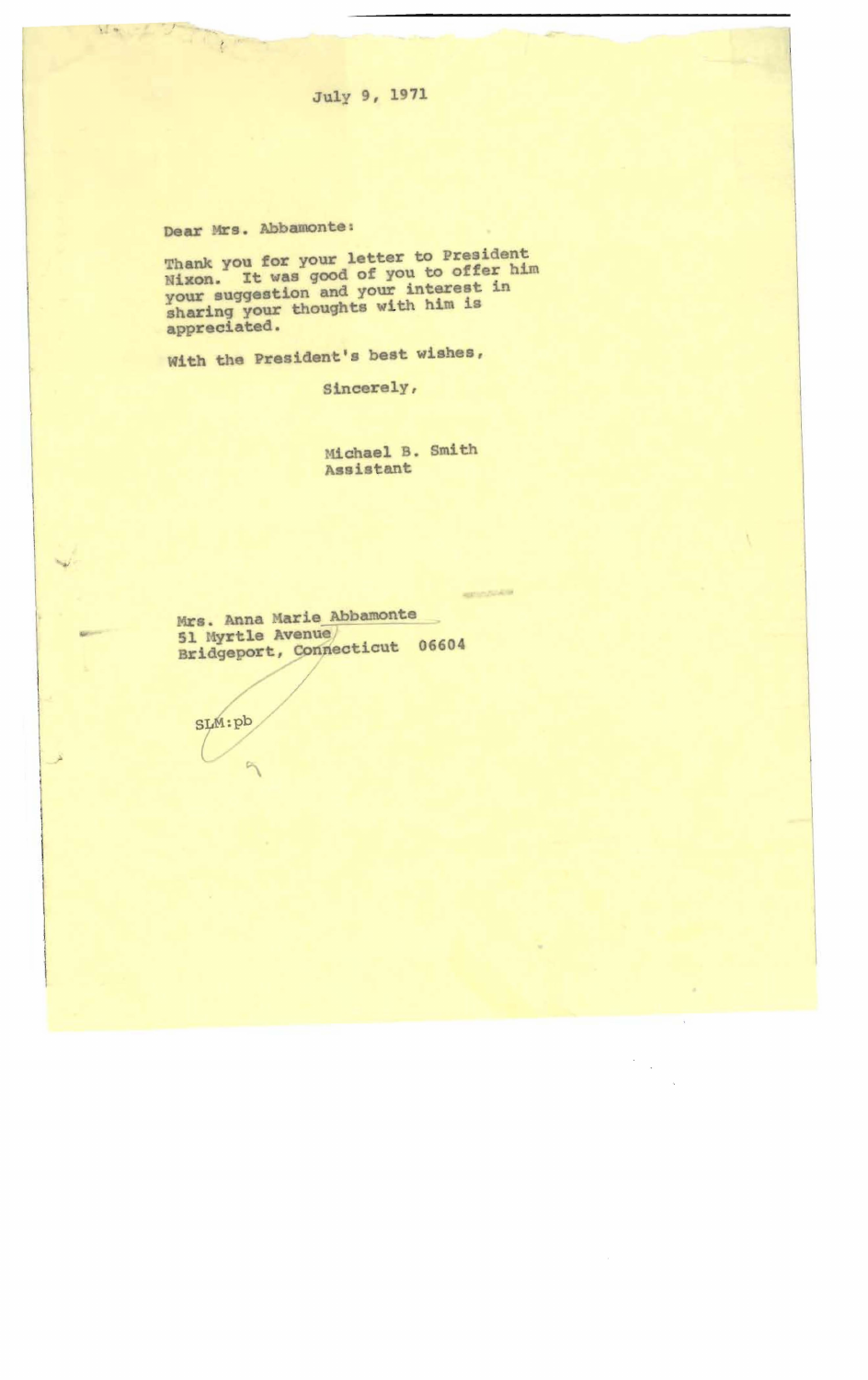**Q.** *I understand that President Nixon's staff wants him to grow* a *beard on the premise that it would*   $make$ , him more lovable especially to young and old people. What's the story?-Al Katz, Baltimore, Md. A. President Nixon has no intention of growing a beard despite the fact that all five bearded U.S. Presidents were Republicans.

- $\ddot{\phantom{0}}$ 



**NIXON-AS IS AND IF BEARDED** 



 $\overline{\mathcal{R}}$